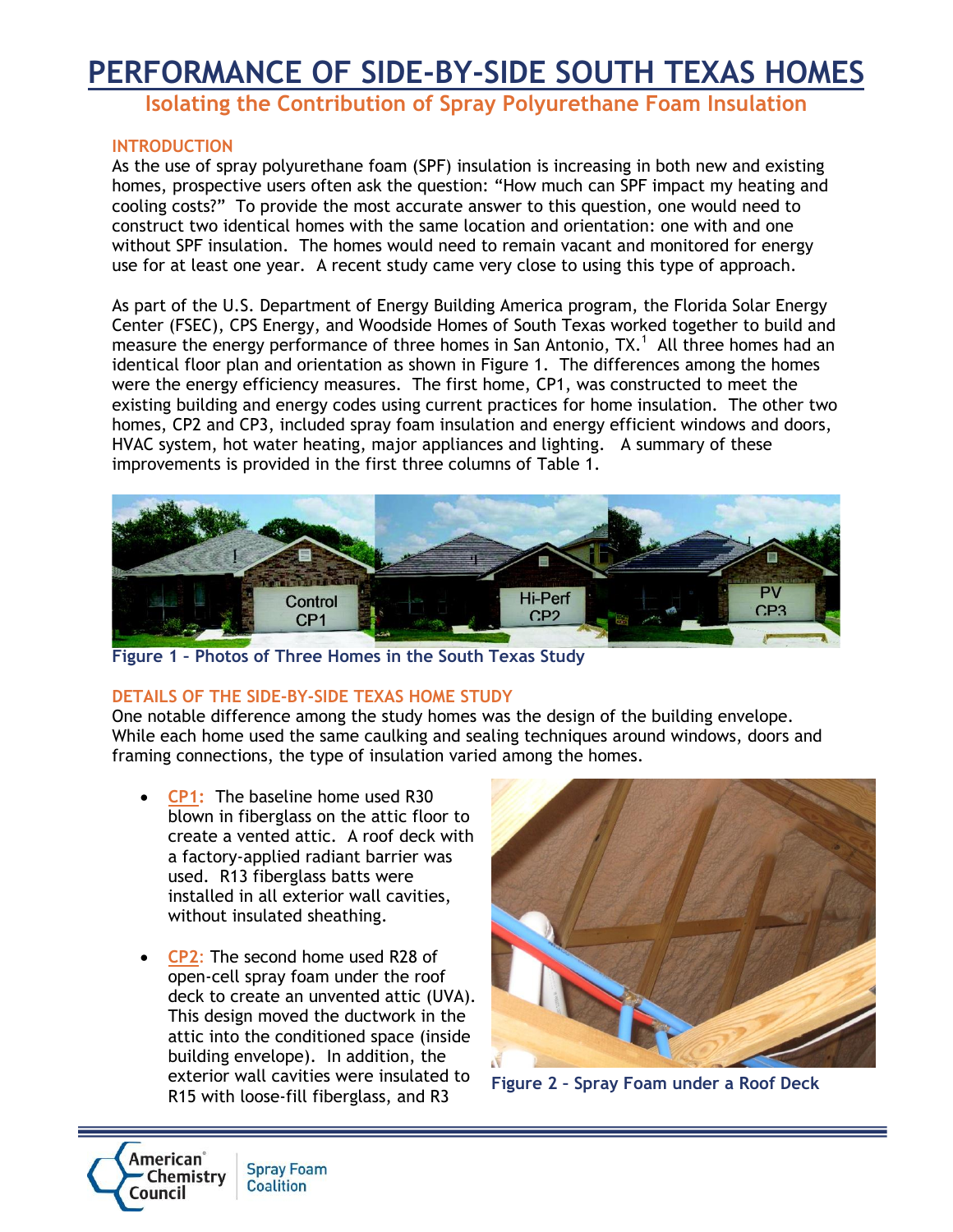### Performance of Side-by-Side South Texas Homes

insulated sheathing on the outside was used to reduce thermal bridging from the framing.

 **CP3**: This home included the same unvented-attic design as CP2 using opencell spray foam. Instead of fiberglass insulation in the walls, this home filled the 2x4 exterior wall cavities with R12 of opencell spray foam. R4 insulated sheathing was used to prevent thermal bridging.

#### **SUMMARY OF RESULTS OF THE SIDE-BY-SIDE TEXAS HOME STUDY**

The study found a significant reduction in building envelope air leakage in CP2 and CP3 compared to CP1, which was primarily attributed to the use of open-cell spray foam in the attic and walls. Using a blower door apparatus, shown in Figure 5, the air leakage of each home was measured, and recorded as the number of building air changes per hour (ACH) at a 50 Pascal (0.011 psi) pressure difference between the inside and the outside of the building  $(ACH_{50})$ . The baseline CP1 had a measured leakage of  $5.84$  ACH<sub>50</sub>. CP2, using spray foam to create an unvented attic, had a measured leakage of  $3.64$  ACH<sub>50</sub>. CP3, using spray foam to create an unvented attic and to insulate the

exterior walls, achieved an air leakage rate of 1.95 ACH $_{50}$ . This three-fold decrease in measured air leakage from CP1 to CP3 is consistent with similar air leakage data compiled for different homes using both fibrous and open-cell SPF insulations. 2 3 4

In the existing study, there were many other energy efficiency improvements that contributed to better performance for homes CP2 and CP3. As shown in Table 1, energy improvements unrelated to the building envelope were used, and contributed to significant energy savings. The three homes had progressively decreasing Home Efficiency Rating System (HERS) scores of 86, 54 and 37.



**Figure 3 – Spray Foam being applied to an Exterior Wall Cavity**



**Figure 4 – Spray Foam in an Exterior Wall** 

**Cavity**



**Figure 5 – Blower Door Apparatus**

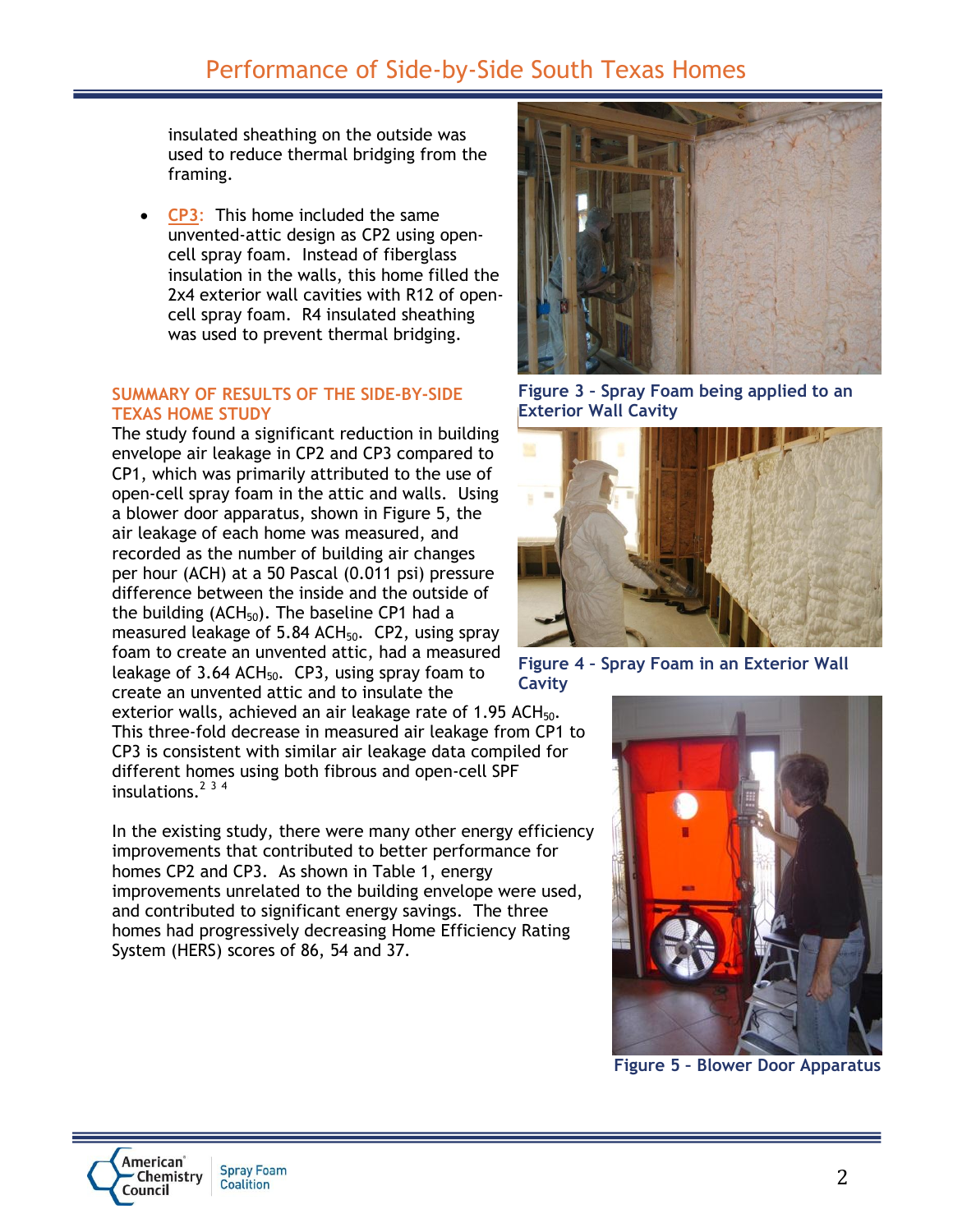#### **ADDITIONAL ANALYSIS THROUGH ENERGY MODELING: Building Envelope Improvements**

Since reduced air leakage contributes to improved energy efficiency, it is important to determine how the use of spray foam specifically reduced the energy use of each home. To isolate the effects of spray foam, energy modeling software was used. Using the energy models from the original Texas study and energy modeling software (REM/Rate<sup>5</sup>), the three homes were analyzed using the same features of the baseline CP1 home with the following improvements to the building envelope entered into the modeling software:

- 1. The attic was completely sealed from the exterior environment by installing barrier walls.
- 2. Spray foam was applied under the roof decks of both homes and the walls of one home. Insulated sheathing was also applied to the walls.
- 3. Ductwork is now in the conditioned space, due to the use of the spray foam.
- 4. Energy-recovery ventilation was used in the model to maintain indoor air and control air flow. (While the CP2-High Performance and CP3-PV test homes had run time ventilation, this is a feature that could not be modeled.)



**Figure 6 – Spray Foam in an Attic**

#### **Results from Energy Modeling**

The results from this additional modeling are shown in the last two columns of Table 1. The modeling found that the use of spray foam to create an unvented attic (Home CP2a) lowers the HERS score from 84\* to 79, and results in a net annual energy savings of 16%. When spray foam is used to provide an unvented attic and insulate the exterior walls (Home CP3a), the HERS score is reduced from 84 to 78, and the annual energy savings increases to 22%. These results apply directly to the homes built in International Energy Conservation Code (IECC) Climate Zone 2, which is the climate zone in Texas where the actual homes were located.

The same homes in colder climate zones, such as in IECC Climate Zone 4 (i.e. Richmond, VA), would be required by the building codes to have increased insulation values and would need larger heating systems due to the colder temperatures during the winter. The same three homes were modeled using REM/Rate with the assumption of insulation levels and properly sized HVAC systems for Climate Zone 4. When modeled in Climate Zone 4 similar percentages of combined heating and cooling energy (17% for CP2a and 21% for CP3a) were saved in the two homes using SPF to insulate and air-seal. The heating energy required, and thus the overall energy required, in colder climate zones is typically more, relative to warmer climate

 $\overline{\phantom{a}}$ 

<sup>\*</sup> All of the modeling in this paper used a more recent version of the REM/Rate software (Version 12) which reported a HERS score of 84 for the baseline home data file provided by the authors of the Texas home study. The earlier version of REM/Rate used by the authors of the Texas home study reported a HERS Score of 86 using the same model file.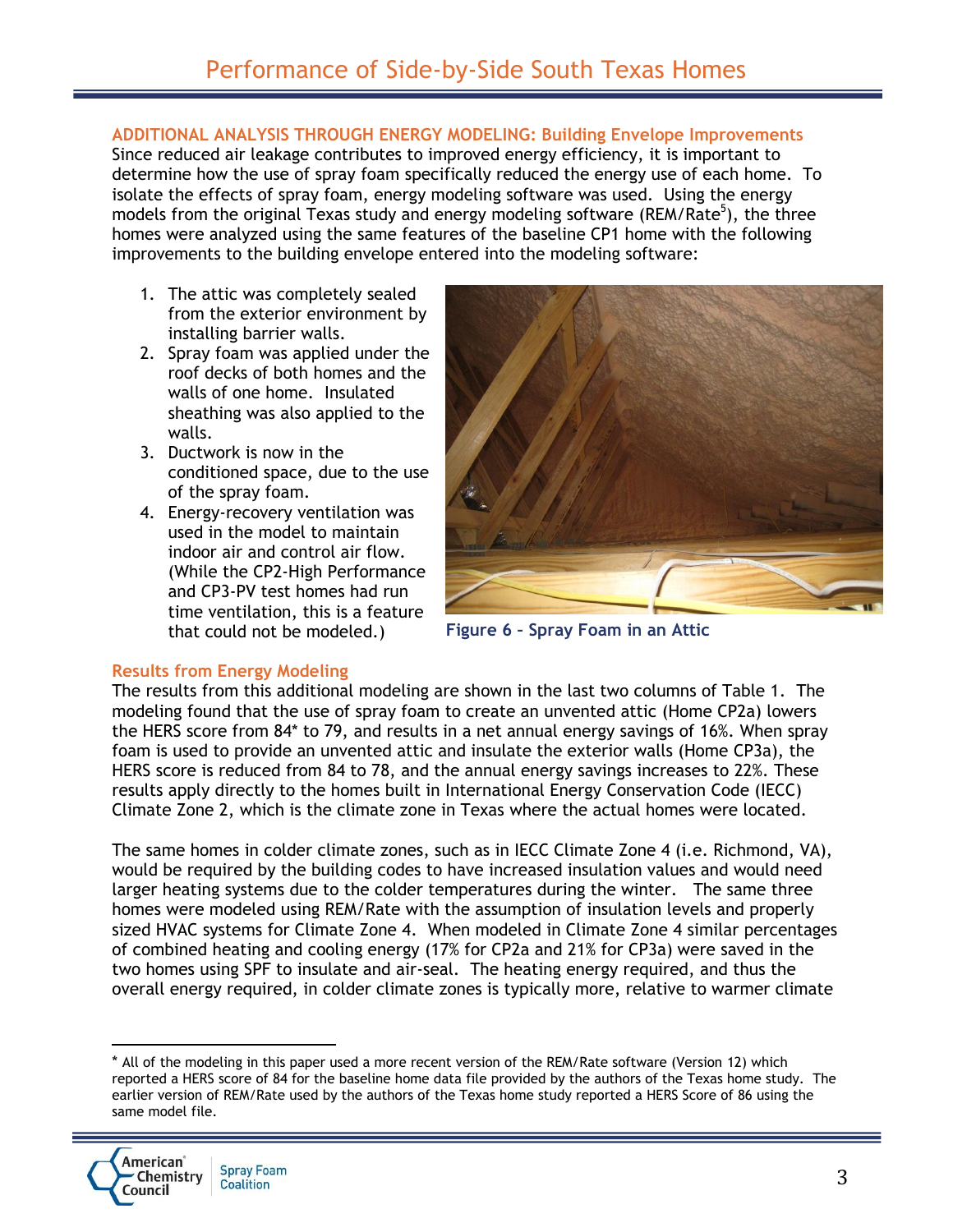zones, so while the energy savings percentages are similar, the total energy savings will be greater in colder climates.

#### **CONCLUSIONS**

For both new and retrofit applications, the use of SPF to create unvented attics that bring ductwork into conditioned space and provide improved air-sealing can significantly reduce energy usage, which in turn reduces heating and cooling costs, and additional reductions can be achieved when SPF is used to insulate and air seal exterior walls.

### **Table 1 – Summary of Energy Modeling Results**

|                         | Analysis from Original Study                                                           |                                                           |                                                            | Extended Analysis - Control + Improved<br>Envelope                  |                                                            |
|-------------------------|----------------------------------------------------------------------------------------|-----------------------------------------------------------|------------------------------------------------------------|---------------------------------------------------------------------|------------------------------------------------------------|
| <b>FEATURE</b>          | <b>CP1 - Control</b>                                                                   | CP2 - High<br>Performance                                 | $CP3 - PV$                                                 | <b>CP2a - Control</b><br>with High<br>Performance<br>Envelope (UVA) | CP3a - Control<br>with PV Envelope<br>(UVA + SPF Walls)    |
| <b>Foundation</b>       | Uninsulated slab on<br>grade                                                           | Uninsulated slab on<br>grade                              | Uninsulated slab on<br>grade                               | Uninsulated slab on<br>grade                                        | Uninsulated slab on<br>grade                               |
| Roof cladding           | Brown asphalt<br>shingle                                                               | <b>Brown concrete</b><br>tile                             | <b>Brown concrete</b><br>tile                              | Brown asphalt<br>shingle                                            | Brown asphalt<br>shingle                                   |
| <b>Attic</b>            | Vented                                                                                 | Sealed                                                    | Sealed                                                     | Sealed                                                              | Sealed                                                     |
| <b>Attic Insulation</b> | R-30 blown<br>fiberglass in ceiling<br>plane, Roof deck<br>radiant barrier,<br>1979 SF | R-28 open cell<br>spray foam under<br>roof deck, 2216 SF  | R-28 open cell<br>spray foam under<br>roof deck, 2216 SF   | R-28 open cell<br>spray foam under<br>roof deck, 2216 SF            | R-28 open cell<br>spray foam under<br>roof deck, 2216 SF   |
| <b>Wall Type</b>        | 2x4 frame/brick<br>veneer                                                              | 2x4 frame/brick<br>veneer                                 | 2x4 frame/brick<br>veneer                                  | 2x4 frame/brick<br>veneer                                           | 2x4 frame/brick<br>veneer                                  |
| <b>Wall Insulation</b>  | R-13 fiberglass<br>batts                                                               | R-15 blown-in<br>fiberglass $+$ R3<br>insulated sheathing | R-12 open cell<br>spray foam $+$ R4<br>insulated sheathing | R-15 blown-in<br>fiberglass $+$ R3<br>insulated sheathing           | R-12 open cell<br>spray foam $+$ R4<br>insulated sheathing |
| <b>Windows</b>          | SHGC: 0.37, U-<br>factor 0.53                                                          | SHGC: 0.33, U-<br>factor $0.34 +$<br>roofline extension   | SHGC: 0.33, U-<br>factor $0.34 +$<br>roofline extension    | SHGC: 0.37, U-<br>factor 0.53                                       | SHGC: 0.37, U-<br>factor 0.53                              |
| <b>Heating</b>          | 80% AFUE Gas<br>Furnace                                                                | 9.5 HSPF heat<br>$pump + 5kW b/u$<br>strip heat           | 94% AFUE Gas<br><b>Furnace</b>                             | 80% AFUE Gas<br>Furnace                                             | 80% AFUE Gas<br>Furnace                                    |
| Cooling                 | 14 SEER                                                                                | <b>17.8 SEER</b>                                          | <b>17.7 SEER</b>                                           | 14 SEER                                                             | 14 SEER                                                    |
| <b>Water Heating</b>    | Water Heating 40<br>gal Gas Tank,<br>$EF = 0.59$                                       | <b>Tankless Gas,</b><br>$EF = 0.82$                       | <b>Tankless Gas,</b><br>$EF = 0.82$                        | Water Heating 40<br>gal Gas Tank,<br>$EF = 0.59$                    | Water Heating 40<br>gal Gas Tank,<br>$EF = 0.59$           |
| <b>Ventilation</b>      | None                                                                                   | <b>Passive Run Time</b>                                   | Passive Run Time                                           | <b>Passive Run Time</b>                                             | <b>Passive Run Time</b>                                    |
| Lighting                | Incandescent $+5%$<br>Fluorescent                                                      | 100% Fluorescent,<br>timers and<br>occupancy sensors      | 100% Fluorescent,<br>timers and<br>occupancy sensors       | Incandescent $+5%$<br>Fluorescent                                   | Incandescent $+5%$<br>Fluorescent                          |
| Cooktop                 | Electric                                                                               | <b>Natural Gas</b>                                        | <b>Natural Gas</b>                                         | Electric                                                            | Electric                                                   |
| Refrigerator            | 775 kWh/yr                                                                             | Energy Star, 505<br>kWh/yr                                | Energy Star, 505<br>kWh/yr                                 | 775 kWh/yr                                                          | 775 kWh/yr                                                 |
| Washer                  | Standard Top-<br>loader                                                                | Energy Star, Tier 3                                       | Energy Star, Tier 3                                        | Standard Top-<br>loader                                             | <b>Standard Top-</b><br>loader                             |

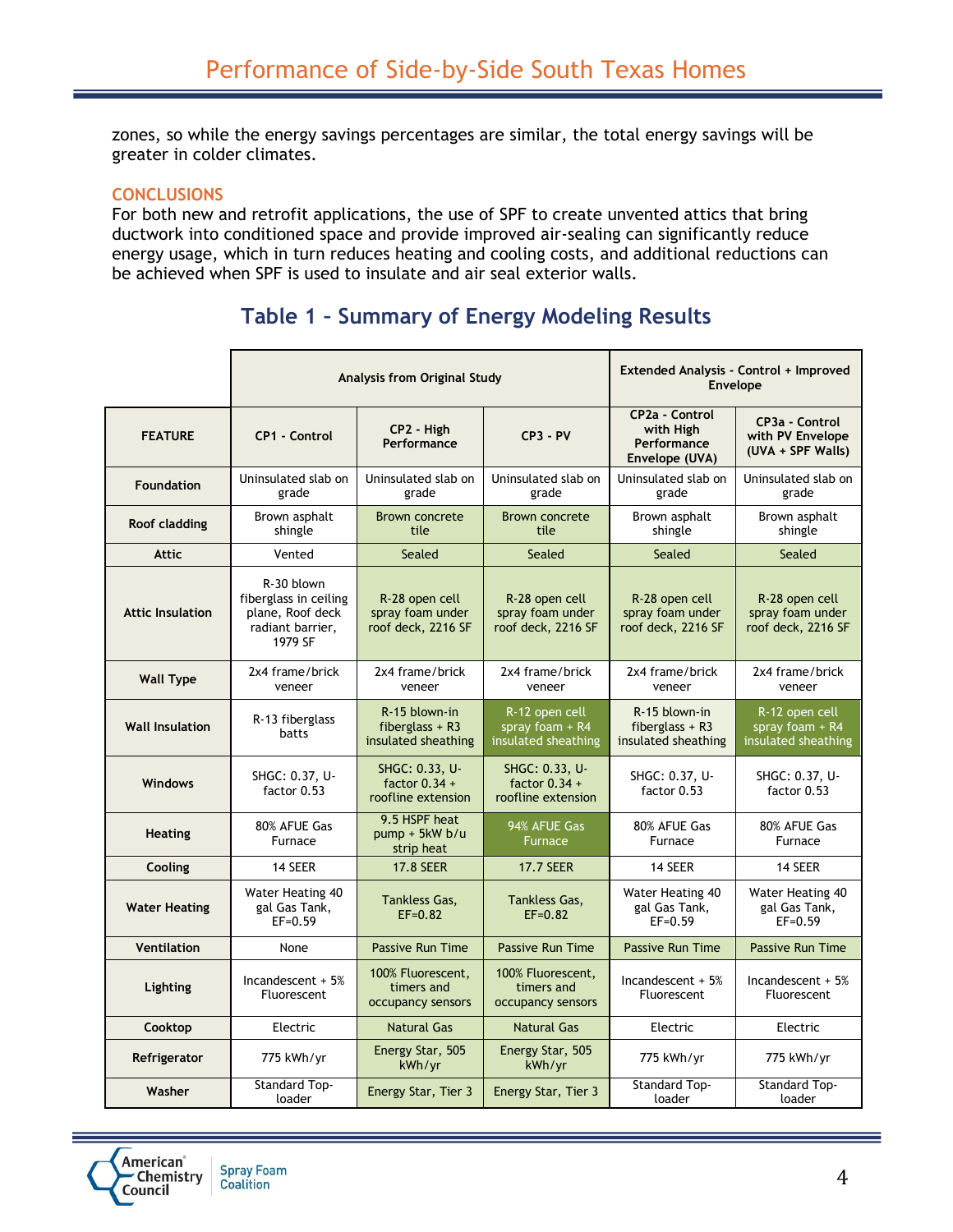## Performance of Side-by-Side South Texas Homes

| <b>Dishwasher</b>                              | $EF = 0.46$                          | EnergyStar,                      | EnergyStar,               | $EF = 0.46$                      | $EF = 0.46$               |
|------------------------------------------------|--------------------------------------|----------------------------------|---------------------------|----------------------------------|---------------------------|
|                                                |                                      | $EF = 0.66$                      | $EF = 0.66$               |                                  |                           |
| Dryer                                          | Electric                             | <b>Natural Gas</b>               | <b>Natural Gas</b>        | Electric                         | Electric                  |
| <b>Thermostat</b>                              | Non-programmable                     | programmable                     | programmable              | Non-programmable                 | Non-programmable          |
| PV                                             | None                                 | None                             | 2.4 kW roof tiles         | None                             | None                      |
| <b>HERS Index</b><br>(from Reference<br>1)     | 86                                   | 54                               | 37                        |                                  |                           |
| <b>Envelope Leakage</b>                        | 5.84 ACH50                           | 3.64 ACH50                       | 1.95 ACH50                | 3.64 ACH50                       | 1.95 ACH50                |
| Insulation/AB                                  | All loose-fill or<br>batt fiberglass | LF-FG walls, ocSPF<br><b>UVA</b> | All ocSPF                 | LF-FG walls, ocSPF<br><b>UVA</b> | All ocSPF                 |
| <b>Duct Leakage</b>                            | 70 CFM25.<br>$Qn = 0.035$            | 47 CFM25.<br>$Qn = 0.024$        | 65 CFM25,<br>$Qn = 0.033$ | 70 CFM25.<br>$Qn = 0.035$        | 70 CFM25.<br>$Qn = 0.035$ |
| <b>Envelope Leakage</b>                        | 5.84                                 |                                  |                           | 3.64                             | 1.95                      |
| CFM at 50 Pa                                   | 1860                                 |                                  |                           | 1159                             | 621                       |
| <b>HERS Index</b><br>(REM/Rate v12)*           | 84                                   |                                  |                           | 79                               | 78                        |
| <b>HERS Index</b><br>Reduction (%)             |                                      |                                  |                           | 6%                               | 7%                        |
| <b>Annual Heating</b><br>(MMBTU/yr)            | 25.3                                 |                                  |                           | 19.5                             | 18.6                      |
| <b>Annual Heating</b><br>Savings (%)           |                                      |                                  |                           | 23%                              | 26%                       |
| <b>Annual Cooling</b><br>(MMBTU/yr)            | 12.1                                 |                                  |                           | 11.7                             | 11.7                      |
| <b>Annual Cooling</b><br>Savings (%)           |                                      |                                  |                           | 3%                               | 3%                        |
| <b>Total</b><br>Heating/Cooling<br>(MMBTU/yr)  | 37.4                                 |                                  |                           | 31.6                             | 29.3                      |
| <b>Total</b><br>Heating/Cooling<br>Savings (%) |                                      |                                  |                           | 16%                              | 22%                       |

\* All of the modeling in this paper used a more recent version of the REM/Rate software (Version 12.97). This version of REM/Rate determined a HERS score of 84 for the baseline home data file provided by the authors of Reference 1. The earlier version of REM/Rate used Reference 1 reported a HERS Score of 86 using the same model file, and scores of 54 and 37 for the CP2 and CP3 homes.

#### **Copyright © 2012 Center for the Polyurethanes Industry**

The Center for the Polyurethanes Industry (CPI) of the American Chemistry Council serves as the voice of the polyurethanes industry in North America and works with polyurethane trade associations across the globe. CPI members are companies that produce and sell the raw materials and additives that are used to make polyurethane products, equipment used in the manufacture of polyurethanes, and companies engaged in end-use applications and the manufacture of polyurethane products.

The Spray Foam Coalition (SFC) champions the use of spray polyurethane foam in U.S. building and construction applications and promotes its economic, environmental and societal benefits while supporting the safe manufacture, transport, and application of spray polyurethane foam. SFC consists of manufacturers of spray polyurethane foam systems as well as suppliers of raw materials and machinery used to apply the foam.

**Disclaimer**: This paper was prepared by the Spray Foam Coalition with data that was obtained from the report "[Measured Performance of Side-by-Side South Texas Homes](http://www.fsec.ucf.edu/en/publications/pdf/FSEC-PF-453-10.pdf)." Neither the